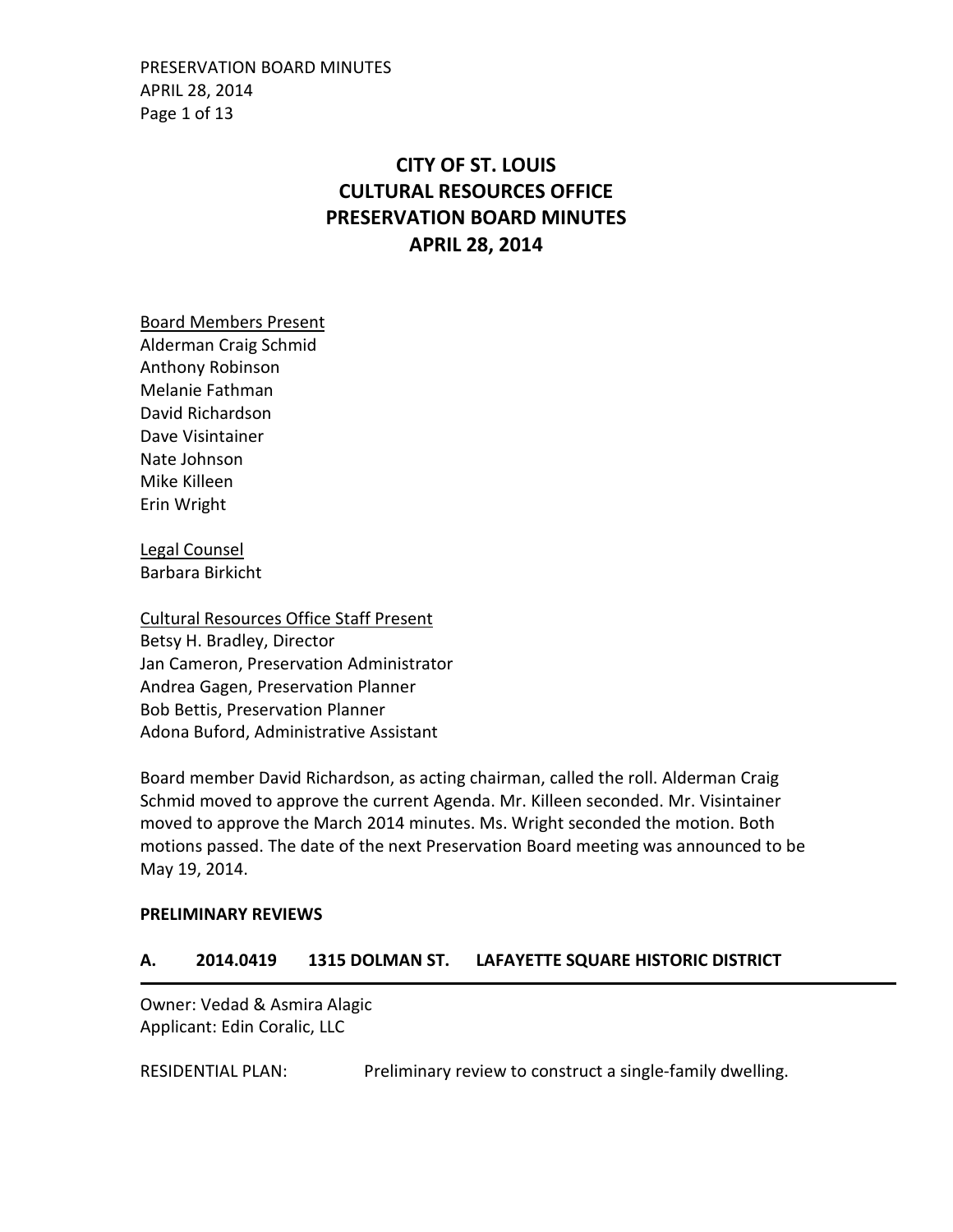| PRESERVATION BOARD MINUTES<br>APRIL 28, 2014 |                                                                                                                                                                                                                                                                                                                                                           |
|----------------------------------------------|-----------------------------------------------------------------------------------------------------------------------------------------------------------------------------------------------------------------------------------------------------------------------------------------------------------------------------------------------------------|
| Page 2 of 13                                 |                                                                                                                                                                                                                                                                                                                                                           |
| PROCEEDINGS:                                 | On April 28, 2014 the Preservation Board of the City of St.<br>Louis met, pursuant to Ordinance #64689 of the City Code,<br>to consider a Preliminary Review for a proposal for a new<br>two-story single-family house at 1315 Dolman St., in the<br>Lafayette Square Local Historic District. The architect, Edin<br>Coralic, submitted the application. |
|                                              | Board members David Richardson, acting Chairman,<br>Alderman Craig Schmid, Erin Wright, Nate Johnson, David<br>Visintainer, Michael Killeen, Melanie Fathman, and<br>Anthony Robinson were present for the testimony for this<br>agenda item.                                                                                                             |
|                                              | Bob Bettis of the Cultural Resources Office made a<br>presentation that examined the section of City Ordinance<br>#69112, which sets forth the standards for new residential<br>construction in the Lafayette Square Local Historic District.<br>He testified that the project was generally in compliance<br>with the Standards.                         |
|                                              | Vedad Alagic, the owner, testified on behalf of the project.                                                                                                                                                                                                                                                                                              |
|                                              |                                                                                                                                                                                                                                                                                                                                                           |
| <b>FINDINGS OF FACTS:</b>                    | The Preservation Board found that:                                                                                                                                                                                                                                                                                                                        |
|                                              | 1315 Dolman St. is located in the Lafayette Square<br>$\bullet$<br>Local Historic District on a block of Dolman where<br>significant demolition has taken place;                                                                                                                                                                                          |
|                                              | the applicant has proposed an Historic Model Example<br>for the new house, 2331 Hickory, which has been<br>approved by the Cultural Resources Office;                                                                                                                                                                                                     |
|                                              | the applicant proposes to construct a dwelling with a<br>façade that is the mirror image of the façade of the<br>example, and replicate its entrance, fenestration<br>pattern, recessed entry, and cornice design;                                                                                                                                        |
|                                              | the applicant proposes all four sides of the house to be<br>brick, to use scored concrete as the foundation, and to<br>meet the materials and design requirements for the<br>entrance and windows;                                                                                                                                                        |
|                                              | the siting of the house would be in alignment with the<br>$\bullet$<br>historic four-family and new construction to the north;<br>and                                                                                                                                                                                                                     |
|                                              | the finished project would include a fence and garage<br>to be built behind the house.                                                                                                                                                                                                                                                                    |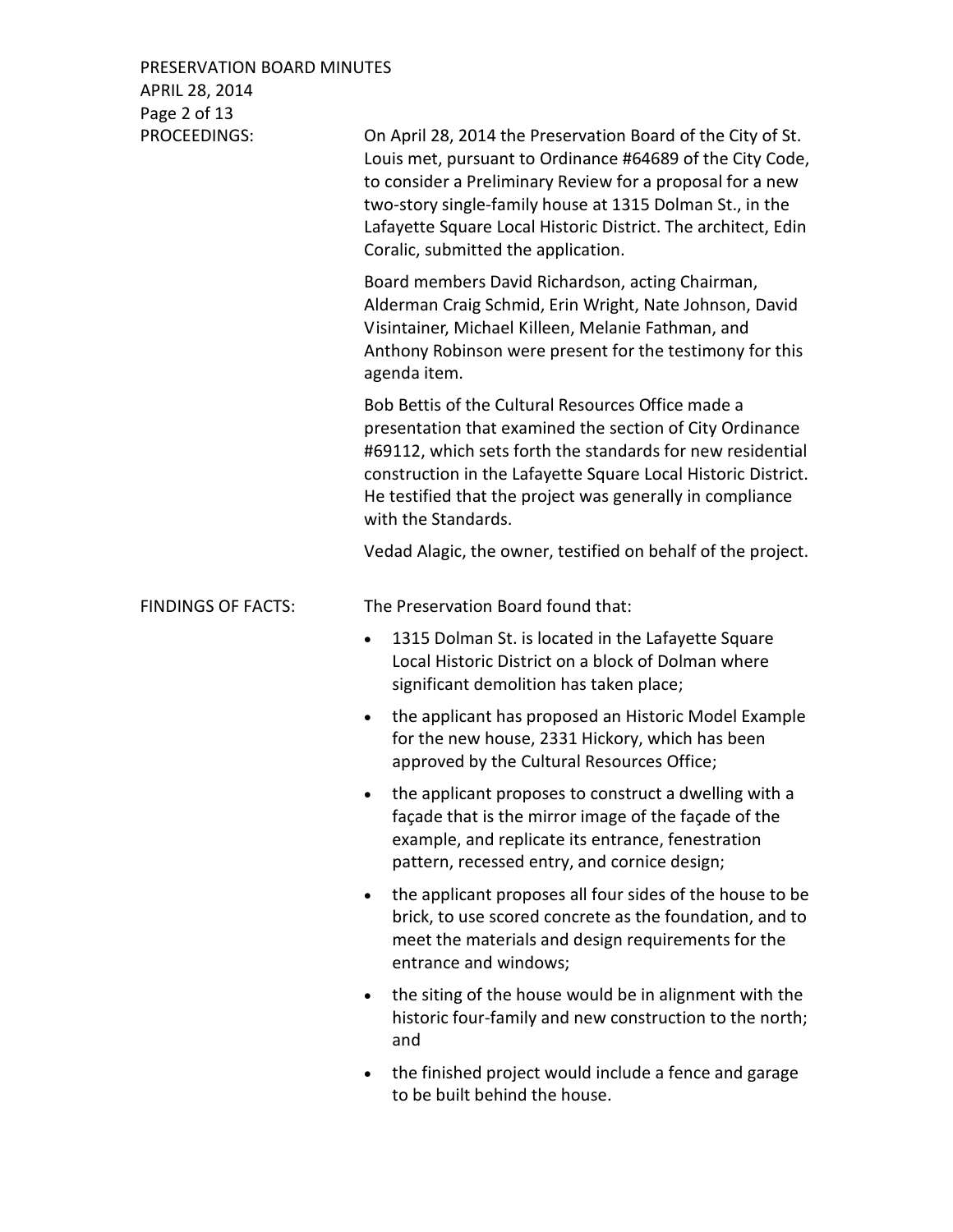PRESERVATION BOARD MINUTES APRIL 28, 2014 Page 3 of 13

BOARD ACTION: It was the decision of the Preservation Board to grant Preliminary approval of the proposed new construction, with the condition that the design be developed as proposed and that design details will be reviewed and approved by the Cultural Resources Office to ensure compliance with the district standards. Board Member Visintainer made the motion to grant approval, which was seconded by Board Member Robinson. The motion passed unanimously with seven board members voting.

## **B. 2014.0516 4100 LINDELL BLVD. 4100-4300 LINDELL HISTORIC DISTRICT 2014.0517 4108 LINDELL BLVD. 4100-4300 LINDELL HISTORIC DISTRICT**

Owner: St. Louis Housing Authority Applicant: TLG 4100 Lindell Partners

| <b>COMMERCIAL PLAN:</b> | Preliminary review to demolish 4108 and rehabilitate 4100<br>Lindell Blvd.                                                                                                                                                                                                                                                                                                                                                                                                                                                                                                                              |
|-------------------------|---------------------------------------------------------------------------------------------------------------------------------------------------------------------------------------------------------------------------------------------------------------------------------------------------------------------------------------------------------------------------------------------------------------------------------------------------------------------------------------------------------------------------------------------------------------------------------------------------------|
| PROCEEDINGS:            | On April 28, 2014, the Preservation Board of the City of St.<br>Louis met, pursuant to Ordinance #64689 of the City Code,<br>to consider the Preliminary Review of the demolition of a<br>building at 4108 Lindell and the rehabilitation of the<br>building at 4100 Lindell for commercial and residential<br>uses. The properties are located in the 41XX-43XX Lindell<br>Local Historic District and a Preservation Review District.<br>The Lawrence Group, on behalf of TLG 4100 Lindell<br>Partners LLC, submitted the application. The LLC has just<br>closed on the purchase of both properties. |
|                         | Acting Chairman David Richardson, Alderman Craig<br>Schmid, Anthony Robinson, Erin Wright, Melanie Fathman,<br>Nate Johnson, David Visintainer and Michael Killeen were<br>present for the testimony for this agenda item.                                                                                                                                                                                                                                                                                                                                                                              |
|                         | Cultural Resources Office Director Betsy Bradley made a<br>presentation that examined criteria for demolition set<br>forth in Ordinances 64689 and 64832 for Preservation<br>Review Districts, as there are no demolition criteria in the<br>41XX-43XX Lindell Local Historic District Standards. She<br>also reviewed the standards for new construction, which<br>for this local district are those of the Central West End<br>Form Based Zoning overlay, and the standards for the                                                                                                                   |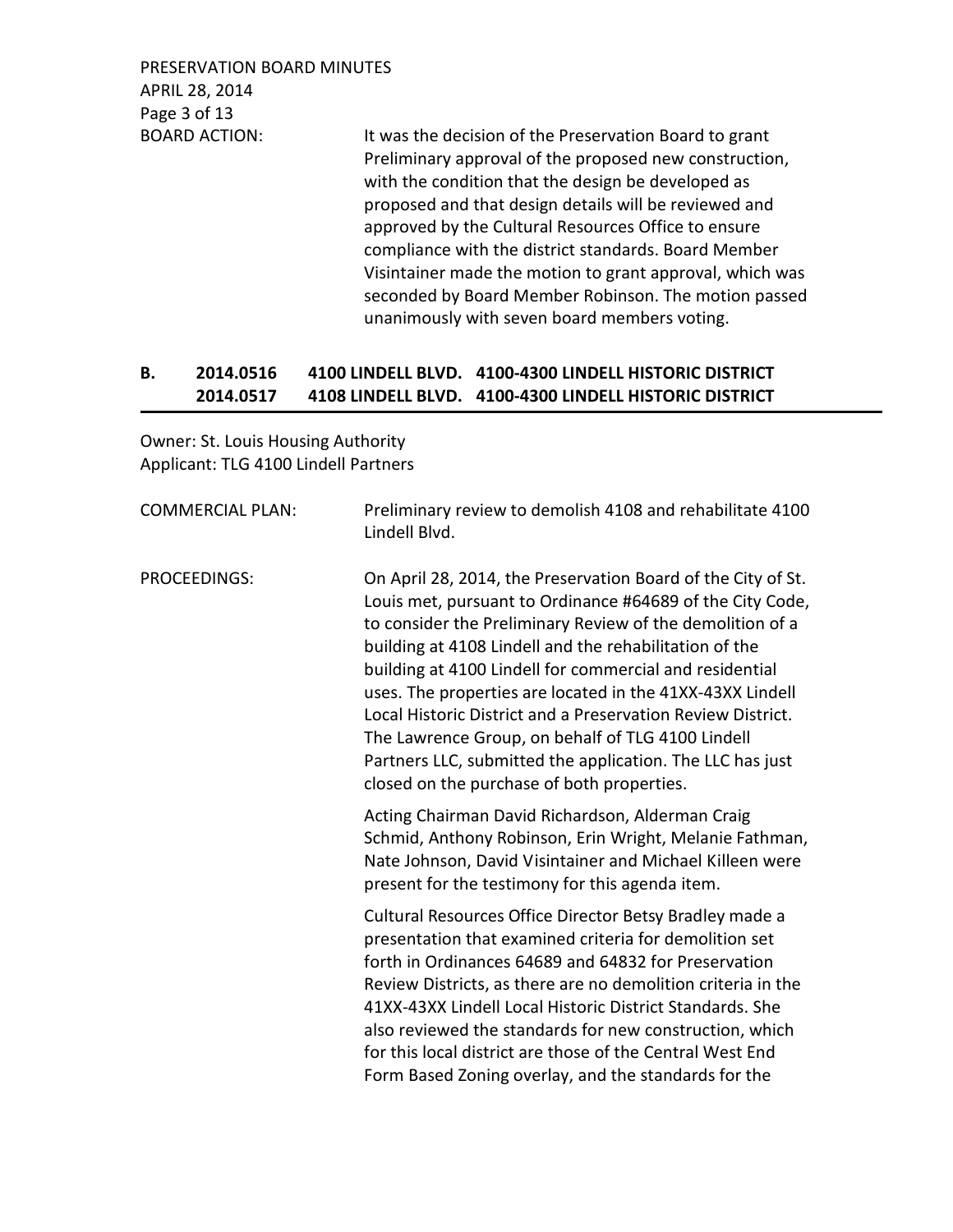### PRESERVATION BOARD MINUTES APRIL 28, 2014 Page 4 of 13

41XX-43XX Lindell Local Historic District Standards. Steve Smith spoke on behalf of the Lawrence Group and explained the history of the project, and stated that with only 11 off-street parking spaces, the project would not be financed. He also stated that the demolition of 4108 Lindell, which has a severe mold problem, would make rehabilitation of the building particularly costly, and the parking that could be placed on that lot was essential to making the 4100 Lindell project viable. Mr. Smith reported that the variances needed for the project will be considered by the Board of Adjustment on May 7, 2014. Brooks Goedeker, representing the Park Central Development Corporation active in the 17<sup>th</sup> Ward, stated that during the Development Committee's consideration of the project, no one objected to the demolition of 4108 Lindell. Harold Karabell, representing the West Pine Laclede Neighborhood Association, stated that the group supported this proposal for 4100 Lindell and did not object to the demolition of 4108 Lindell. Michael Allen, representing the Modern STL organization, read a statement presenting the organization's support of the recommendation of the Cultural Resources Office regarding the denial of the proposed demolition of 4108 Lindell. He stated that Modern STL recognizes the importance of all Mid-Century Modern buildings on Lindell as they provide context for the most significant buildings and collectively define the importance of the architecture on Lindell Boulevard. FINDINGS OF FACTS: Concerning the proposed demolition of 4108 Lindell, the Preservation Board found that: • 4108 Lindell, an office building erected in 1948, is a Merit property located in the 4100-4300 Lindell Local Historic district and a Preservation Review District;

rehabilitation of an existing commercial building in the

- there is currently no Redevelopment Plan adopted by ordinance that includes this property;
- the office building has the appearance of being sound, in terms of the definition of the ordinance;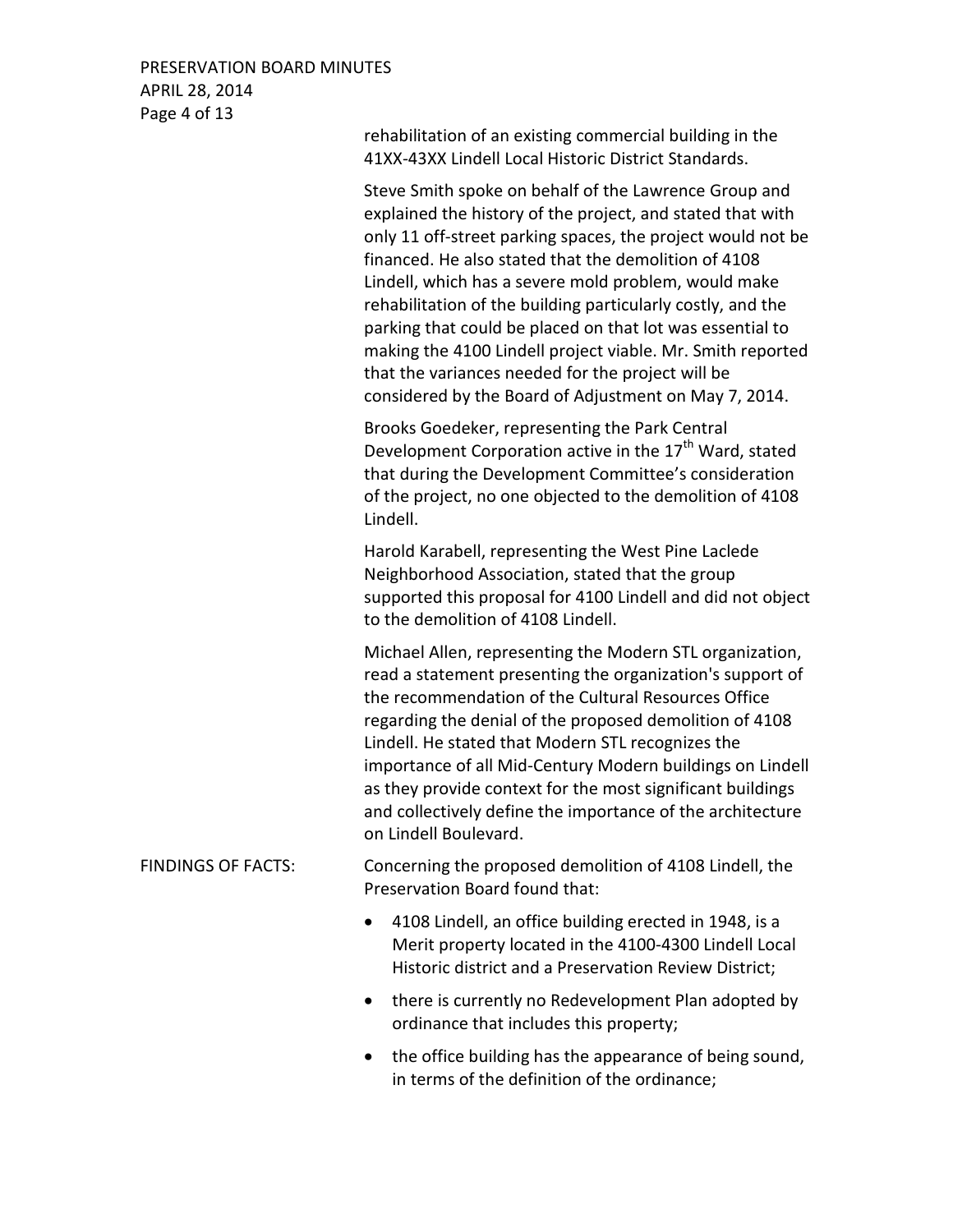- recent rehabilitation projects indicate that properties in the local historic district are undergoing upgrading;
- the reuse potential of this modest commercial building is supported by the variety of uses allowed in the existing zoning (H, Area Commercial) and the nature of Lindell Boulevard;
- the economic feasibility of the rehabilitation of 4108 is affected by the extensive mold in the building and cost of that remediation, as well as the fact that historic tax credits are not likely to be available to help finance a rehabilitation project, although there is more latitude in interior changes in a non-tax credit project;
- 4108 Lindell has a role in urban design and its loss would affect the intact rhythm and continuity, as well as density and integrity, of the block and local historic district;
- the owner is proposing, as new construction, a surface parking lot edged by a masonry street wall;
- the standards for new construction in the 4100-4300 Lindell Local Historic District defer entirely to the Central West End Form Based District Standards;
- the proposed surface parking lot would require variances from the Board of Adjustment of the city of St. Louis, and not this body, as it is not allowed per the Central West End Form Based District Standards Applicability Section and would not meet the threestory minimum height standard for new construction;
- the criteria for subsequent new construction is not met as the proposed redevelopment of the site would not comply with current zoning requirements, would not equal or exceed the contribution of the structure to the integrity of the existing streetscape and block face and would not meet the local historic district standards for new construction;
- the commonly-controlled property criteria, meant to support existing businesses and uses, is not met although providing parking for new uses resulting from a rehabilitation project is similar in intent; and
- the accessory structure criterion is not applicable.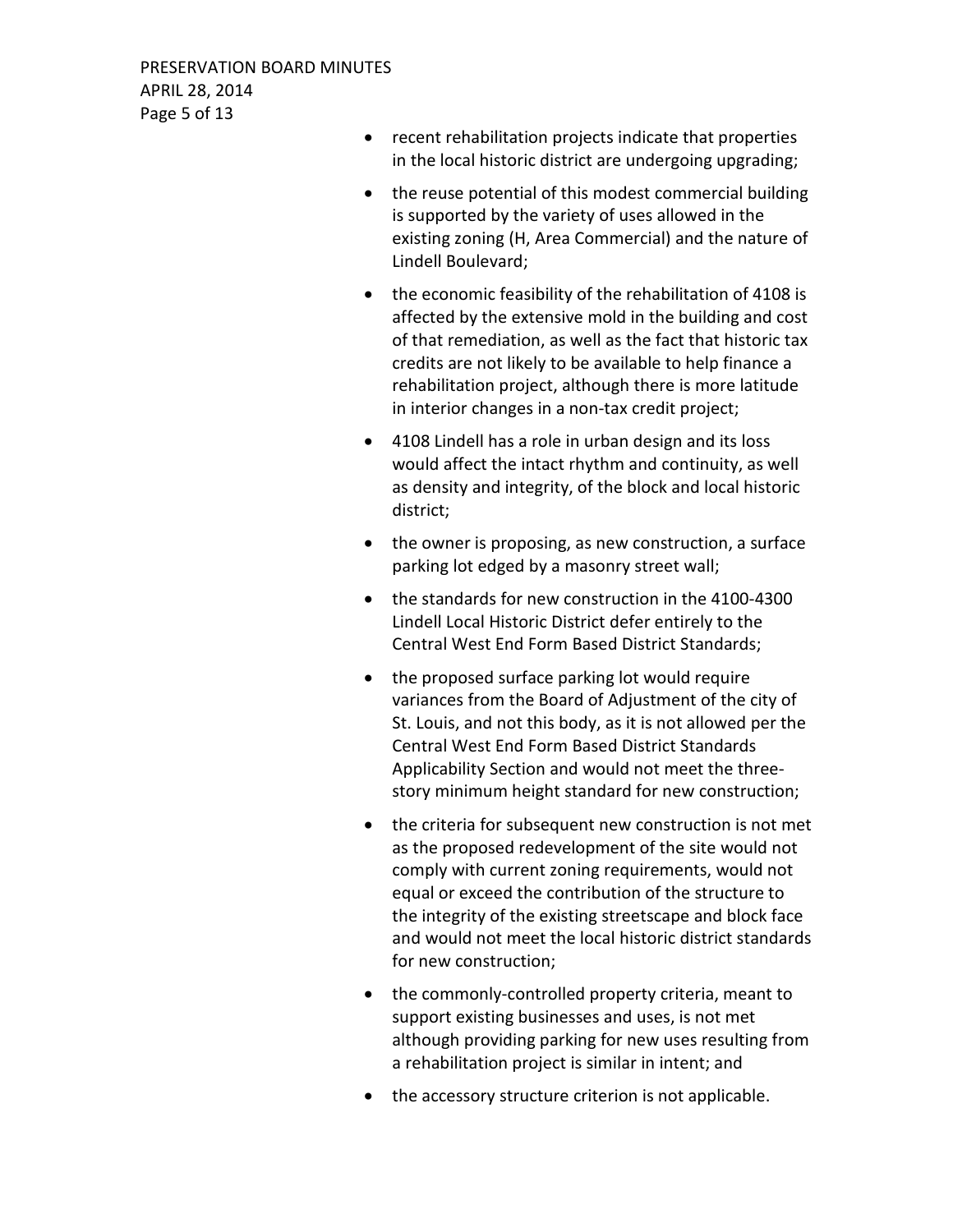Concerning the rehabilitation of 4100 Lindell, the Preservation Board found that:

- 4100 Lindell is located in the 41XX-43XX Lindell Local Historic District, which has standards for the rehabilitation of existing commercial buildings;
- many of the project components have not been provided in enough detail at this time to assess whether they meet the standards;
- the proposed canopy-sheltered ATM facility extending from the rear, south, façade of the building meets the standards for an addition in its small scale; the design of the canopy can not yet be assessed for meeting the standards;
- the proposal of two curb cuts on Sarah, where there are currently none, does not meet the local historic district standards. As Sarah is a secondary street, and as the existing alley-only access to the parking lot is somewhat unusual, new curb cuts are possible but the ratio of curb cut to sidewalk should be further studied; and
- landscaping of the parking area and along the proposed street wall on 4108 should be reviewed with the Cultural Resources Office in order to meet the standards and requirements.

Concerning the overall project, the Board found that:

- the recently adopted Preliminary Review Policy that mandates the consideration of a project as it moves from general to specific approvals, suggests that the adoption of a Redevelopment Plan by ordinance and the approval of variances needed per the Form Based Zoning overlay might well be resolved prior to the Preservation Board's consideration of any formal application ; and
- that the applicant made a credible argument for the strength of the overall project, the hardships that would be involved with both the redevelopment of 4108 Lindell due to the unavailability of historic tax credits and the remediation of extensive mold, and the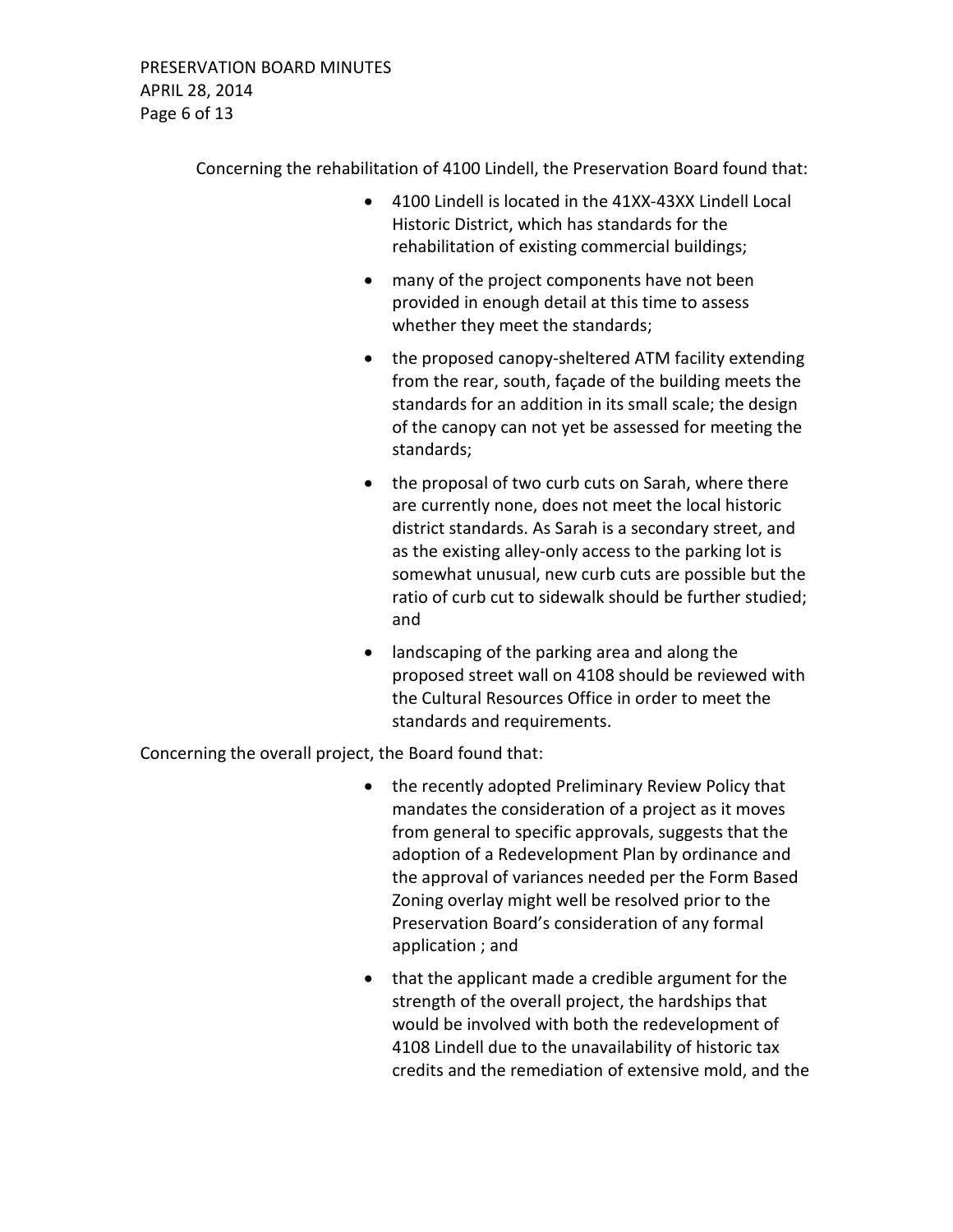PRESERVATION BOARD MINUTES APRIL 28, 2014 Page 7 of 13

> difficulty of going forward with the rehabilitation of 4100 Lindell without sufficient parking.

BOARD ACTION: It was the decision of the Preservation Board to grant Preliminary approval of the proposed demolition of 4108 Lindell and rehabilitation of 4100 Lindell, subject to the following conditions:

- that a redevelopment plan for the project that includes the demolition of 4108 Lindell must be approved prior to the approval of a demolition permit for that property;
- that a building permit for the rehabilitation of 4100 Lindell must be applied for prior to the approval of a demolition permit for 4108 Lindell, and
- the Cultural Resources Office must approve the proposed landscaping of the parking lot and the terrace in front of the street wall.

The motion was made by Alderman Schmid and seconded by Mr. Robinson. The motion passed with five Board Members voting in favor of the motion and Board Members Killeen and Johnson voting against it.

The motion was made by Alderman Craig Schmid and seconded by Mr. Robinson. The motion passed with five Board Members voting in favor of the motion and Board Members Mike Killeen and Nate Johnson voting against it.

# **C. 2014.0400 5010-32 GRAVOIS AVE. ST. LOUIS CITY PARK**

Owner: City of St. Louis Parks Division

Applicant: Sebilj Fountain c/o Samir Niksic & Sadik Kukic and Alderwoman Carol Howard

| <b>COMMERCIAL PLAN:</b> | Preliminary review to construct three (3) monument<br>structures in a City park                                                                                                                                                                                                                                                                                        |
|-------------------------|------------------------------------------------------------------------------------------------------------------------------------------------------------------------------------------------------------------------------------------------------------------------------------------------------------------------------------------------------------------------|
| PROCEEDINGS:            | On April 28, 2014, the Preservation Board of the City of St.<br>Louis met, pursuant to Ordinance #64689 of the City Code,<br>to consider a preliminary application to construct three<br>monument structures at 5010-5032 Gravois Avenue, a City<br>Park located in Ward 14 and the Bevo Mill Neighborhood,<br>at the intersection of Gravois and Morgan Ford Avenues. |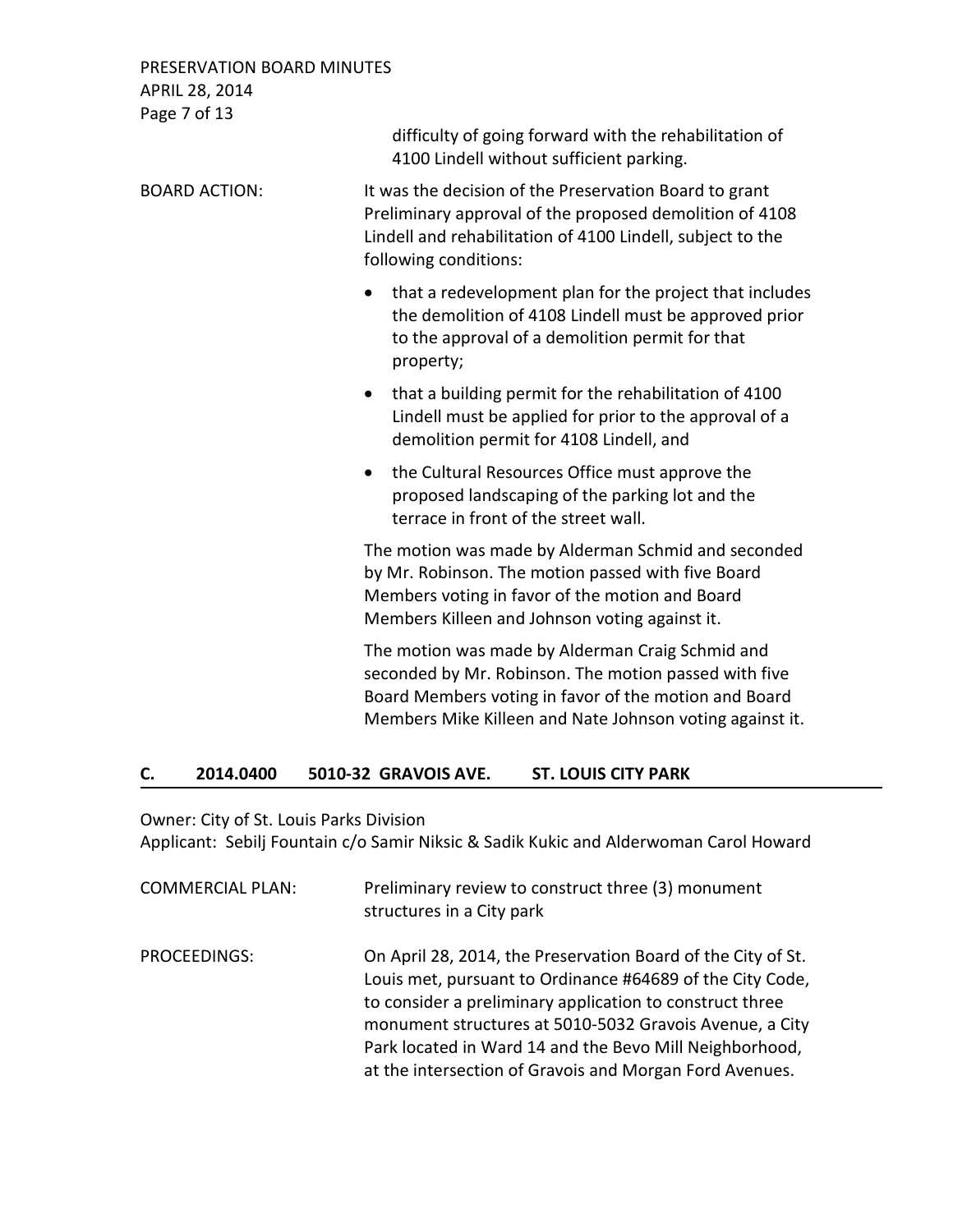PRESERVATION BOARD MINUTES APRIL 28, 2014 Page 8 of 13

| Lage o or To              | Board members, David Richardson (Acting Chairman),<br>Alderman Craig Schmid, Erin Wright, David Visintainer,<br>Michael Killeen, Anthony Robinson, Melanie Fathman and<br>Nate Johnson were present for the testimony for this<br>agenda item.                                                                                                                                                                                  |
|---------------------------|---------------------------------------------------------------------------------------------------------------------------------------------------------------------------------------------------------------------------------------------------------------------------------------------------------------------------------------------------------------------------------------------------------------------------------|
|                           | Jan Cameron of the Cultural Resources Office made a<br>presentation that examined the requirements of<br>Ordinance 64689, Part VI - Public Structures, Monuments<br>and Fixtures, Section 52, which states that all structures<br>constructed in public parks shall be submitted to the<br>Preservation Board for approval. She reported that the<br>project appeared to be appropriate in scale and materials<br>for the park. |
|                           | Hon. Carol H. Howard, 14th Ward Alderwoman, testified<br>on behalf of the project, stating that the project had<br>neighborhood support.                                                                                                                                                                                                                                                                                        |
| <b>FINDINGS OF FACTS:</b> | The Preservation Board found that:                                                                                                                                                                                                                                                                                                                                                                                              |
|                           | the proposed site for the monuments, 5010-5032<br>٠<br>Gravois, is a City Park, recently-acquired and minimally<br>improved, with no permanent structures;                                                                                                                                                                                                                                                                      |
|                           | the site is directly south of Bevo Mill and the Bevo Mill<br>$\bullet$<br>Commercial District National Register District, but at<br>some distance beyond a large intersection, and<br>therefore will have minimal impact upon these historic<br>resources;                                                                                                                                                                      |
|                           | The proposed structures, while tall, are of a scale that<br>$\bullet$<br>appears appropriate for the site.                                                                                                                                                                                                                                                                                                                      |
| <b>BOARD ACTION:</b>      | It was the decision of the Preservation Board to convey to<br>the Board of Public Service the Preservation Board's<br>approval of the proposed project. The motion was made<br>by Board member Erin Wright. Alderman Craig Schmid<br>seconded the motion. The motion passed unanimously.                                                                                                                                        |

### **APPEALS OF DENIALS**

# **D. 2014.0318 2416 N. NEWSTEAD AVE. THE VILLE HISTORIC DISTRICT**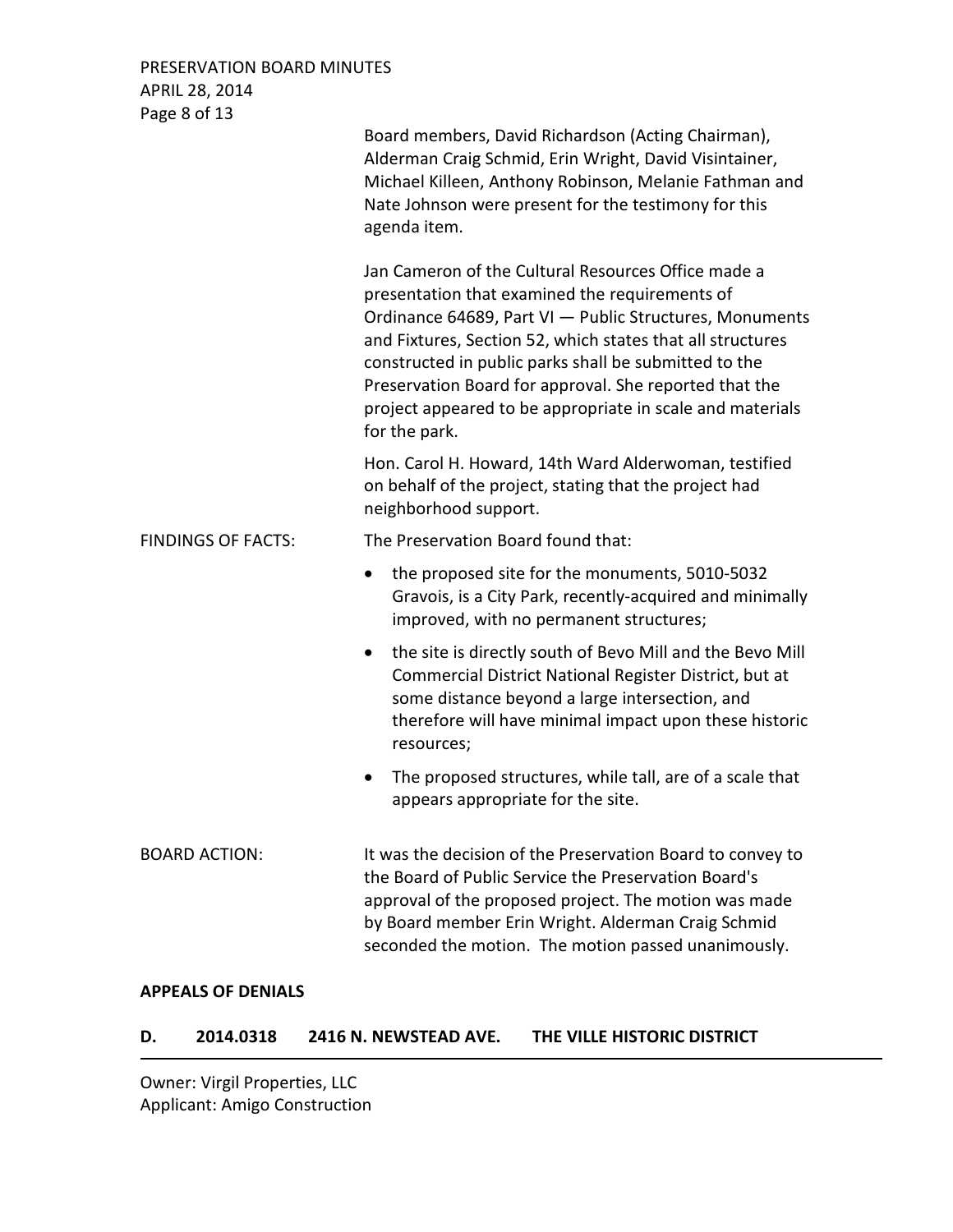PRESERVATION BOARD MINUTES APRIL 28, 2014 Page 9 of 13

| <b>COMMERCIAL PLAN:</b> | Appeal of a denial of a building permit application to<br>enclose window openings with concrete block.                                                                                                                                                                                                                                                                                                                                                                                                                                                                                                                                                                                                                                                                                                                                                                                                                                                                                                                                                                                                                                                                                                                                                                      |
|-------------------------|-----------------------------------------------------------------------------------------------------------------------------------------------------------------------------------------------------------------------------------------------------------------------------------------------------------------------------------------------------------------------------------------------------------------------------------------------------------------------------------------------------------------------------------------------------------------------------------------------------------------------------------------------------------------------------------------------------------------------------------------------------------------------------------------------------------------------------------------------------------------------------------------------------------------------------------------------------------------------------------------------------------------------------------------------------------------------------------------------------------------------------------------------------------------------------------------------------------------------------------------------------------------------------|
| PROCEEDINGS:            | On April 28, 2014, the Preservation Board of the City of St.<br>Louis met, pursuant to Ordinance #64689 of the City Code,<br>to consider an appeal of the Director's denial of a building<br>permit application to block several existing windows on a<br>one-story brick commercial building at 2416 N. Newstead<br>Avenue, in The Ville Local Historic District.                                                                                                                                                                                                                                                                                                                                                                                                                                                                                                                                                                                                                                                                                                                                                                                                                                                                                                          |
|                         | Board members, David Richardson (Acting Chairman),<br>Alderman Craig Schmid, Erin Wright, David Visintainer,<br>Michael Killeen, Anthony Robinson, Melanie Fathman and<br>Nate Johnson were present for the testimony for this<br>agenda item.                                                                                                                                                                                                                                                                                                                                                                                                                                                                                                                                                                                                                                                                                                                                                                                                                                                                                                                                                                                                                              |
|                         | Jan Cameron of the Cultural Resources Office made a<br>presentation that examined The Ville Historic District<br>Ordinance #60236, which sets forth the standards for<br>rehabilitation in the local historic district. She testified that<br>the standards required that architectural details on<br>existing structures be compatible in design with existing<br>details, and that the closure of these openings would have<br>a negative effect upon the architectural character of this<br>historic building. She reported that the Cultural Resources<br>Office had received a complaint about the work and when<br>it investigated, discovered the Building Division had issued<br>an interior-only permit that mistakenly included exterior<br>work to block in window openings. This permit was not<br>referred to CRO. The Building Division rescinded the<br>permit and the contractor was told to stop work<br>immediately; however, the contractor did not stop, but<br>completed blocking the windows. Ms Cameron also stated<br>that the plans that were erroneously approved showed<br>the windows being closed with brick, recessed 2 inches<br>from the façade; the windows are closed with concrete<br>masonry units, set even with the façade plane, and |

painted white.

Ms Cameron entered into the record submitted certified copies of City Ordinances #64689, 64932 and #60203; the Board agenda and the PowerPoint presentation for 2416 N. Newstead Avenue; and the building permit application,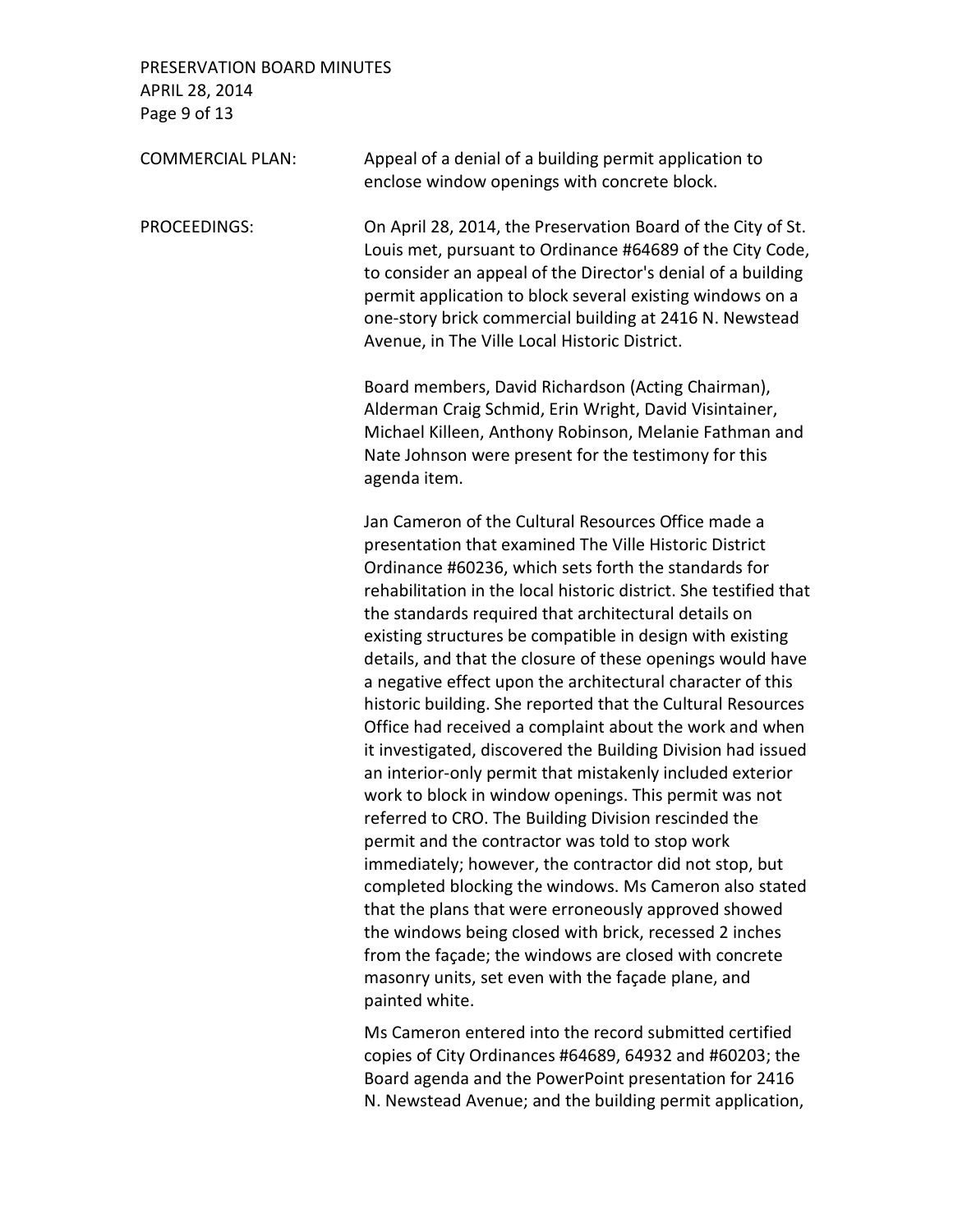PRESERVATION BOARD MINUTES APRIL 28, 2014 Page 10 of 13

|                           | including all construction documents.                                                                                                                                                                                                                                                                                                                                                                                                                                                                                                                                                                      |
|---------------------------|------------------------------------------------------------------------------------------------------------------------------------------------------------------------------------------------------------------------------------------------------------------------------------------------------------------------------------------------------------------------------------------------------------------------------------------------------------------------------------------------------------------------------------------------------------------------------------------------------------|
|                           | Brian Virgil, owner of the building, testified on behalf of<br>the project. He stated that several of the openings on both<br>the north and west street façades had been closed for<br>many years; that the renovations were for a full-service<br>grocery that will occupy the building and security is a<br>major concern. He also stated that the blocked openings<br>were an improvement to the deteriorated windows that<br>were there and that many of the building in the immediate<br>vicinity of his building have been demolished in the last<br>few years.                                      |
|                           | Marco Felix, of Amigo Construction, the contractor for the<br>project, testified on his own behalf. Although he was told<br>by the City by phone on Friday to stop all work, he said<br>that he did not understand who was calling, and therefore<br>did not stop work until the building inspector visited the<br>site the following Monday. He also identified on<br>photographs all the recent work that he had completed.                                                                                                                                                                              |
| <b>FINDINGS OF FACTS:</b> | The Preservation Board found that:                                                                                                                                                                                                                                                                                                                                                                                                                                                                                                                                                                         |
|                           | 2416 N. Newstead Avenue is a contributing building in<br>The Ville Local Historic District;                                                                                                                                                                                                                                                                                                                                                                                                                                                                                                                |
|                           | alterations made to the exterior of the building are not<br>in compliance with the requirements of the historic<br>district standards, and have resulted in significant<br>alterations to the historic character of the building;                                                                                                                                                                                                                                                                                                                                                                          |
|                           | although several of the openings were closed years ago,<br>four original openings were closed as part of this project.                                                                                                                                                                                                                                                                                                                                                                                                                                                                                     |
| <b>BOARD ACTION:</b>      | It was the decision of the Preservation Board to uphold the<br>Director's denial of the building permit application to block<br>up the windows, but approved restoration of the two<br>windows to either side of the main entry; installation of a<br>new entry door of appropriate design; and painting of the<br>remaining block closures (not including the terra cotta<br>trim) a dark red color compatible with the original brick of<br>the building. The motion was made by Alderman Craig<br>Schmid. Ms. Fathman seconded the motion. The motion<br>carried 6 to 1 with Mr. Killeen in opposition. |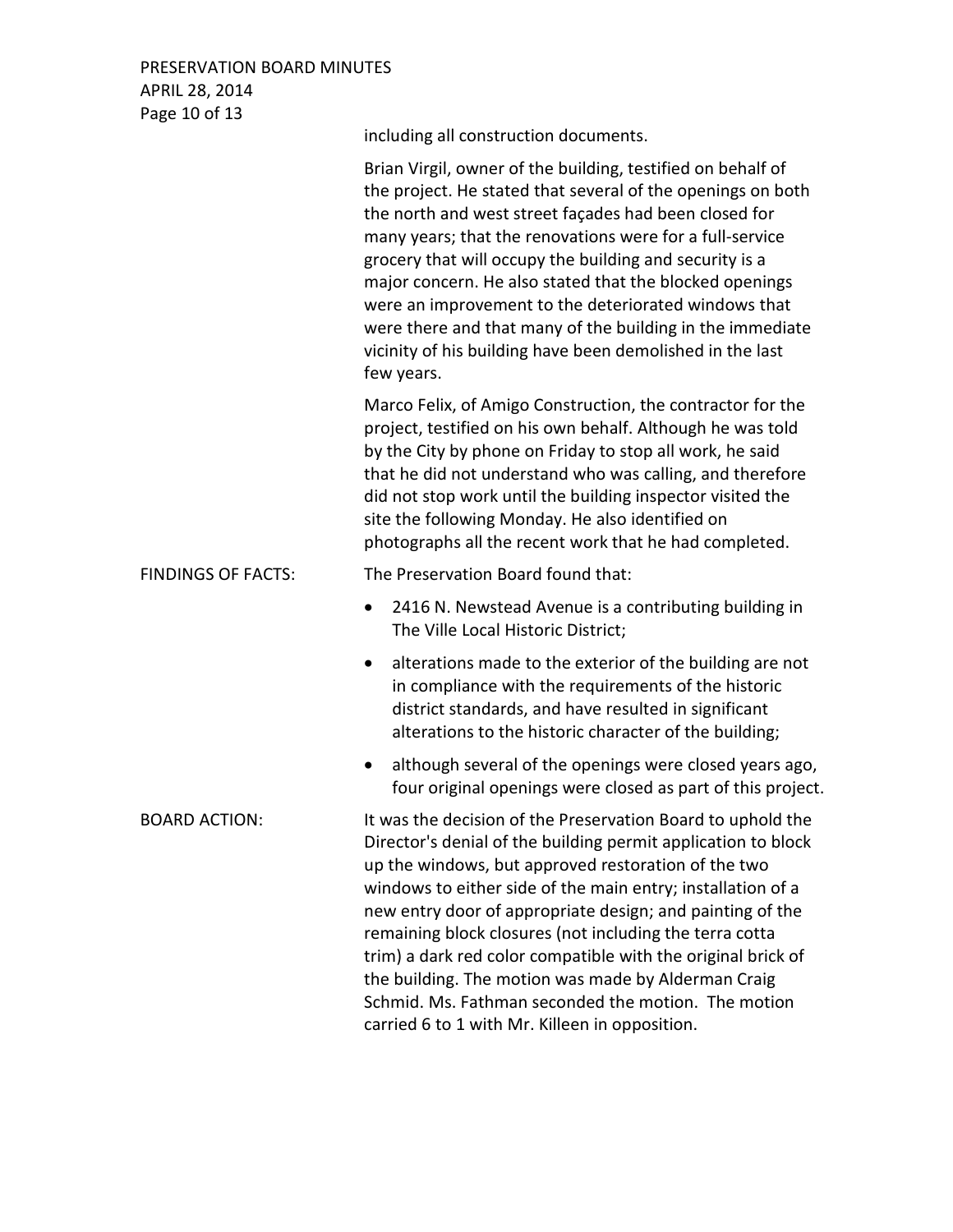PRESERVATION BOARD MINUTES APRIL 28, 2014 Page 11 of 13

### **E. 2014.0375 4049 BOTANICAL AVE. SHAW HISTORIC DISTRICT**

Owner/Applicant: James H. Yemm

| <b>RESIDENTIAL PLAN:</b>  | Appeal of a denial of a building permit application to<br>remove cornice on front façade.                                                                                                                                                                                                                                                                                                                |
|---------------------------|----------------------------------------------------------------------------------------------------------------------------------------------------------------------------------------------------------------------------------------------------------------------------------------------------------------------------------------------------------------------------------------------------------|
| <b>PROCEEDINGS:</b>       | On April 28, 2014, the Preservation Board of the City of St.<br>Louis met, pursuant to Ordinance #64689 of the City Code,<br>to consider an appeal of the Director's Denial of a building<br>permit application to remove a metal cornice and rebuild<br>the front parapet at 4049 Botanical in the Shaw<br>Neighborhood Local Historic District. The owner submitted<br>the application and the appeal. |
|                           | Acting Chairman David Richardson, Alderman Craig<br>Schmid, David Visintainer, Erin Wright, Michael Killeen,<br>Melanie Fathman, , Nate Johnson, and Anthony Robinson<br>were present for the testimony for this agenda item.                                                                                                                                                                            |
|                           | Bob Bettis of the Cultural Resources Office made a<br>presentation that examined the section of City Ordinance<br>#59400, which sets forth the standards for residential<br>rehabilitation in the Shaw Neighborhood Historic<br>District. He testified that the project was not in compliance<br>with the Standards as the removal of the original cornice<br>without replacement is not allowed.        |
|                           | Mr. Bettis entered into the record certified copies of<br>Ordinances #64689, #64932, #59400; the Board agenda<br>and the PowerPoint presentation for 4049 Botanical; and<br>the building permit application, including all construction<br>documents.                                                                                                                                                    |
|                           | James Yemm, the owner and appellant, testified on his<br>own behalf, stating that the he could not afford to replace<br>the cornice.                                                                                                                                                                                                                                                                     |
| <b>FINDINGS OF FACTS:</b> | The Preservation Board found that:                                                                                                                                                                                                                                                                                                                                                                       |
|                           | 4049 Botanical is located in the Shaw Local Historic<br>District;                                                                                                                                                                                                                                                                                                                                        |
|                           | the property owner applied for a building permit to<br>remove a damaged metal cornice;                                                                                                                                                                                                                                                                                                                   |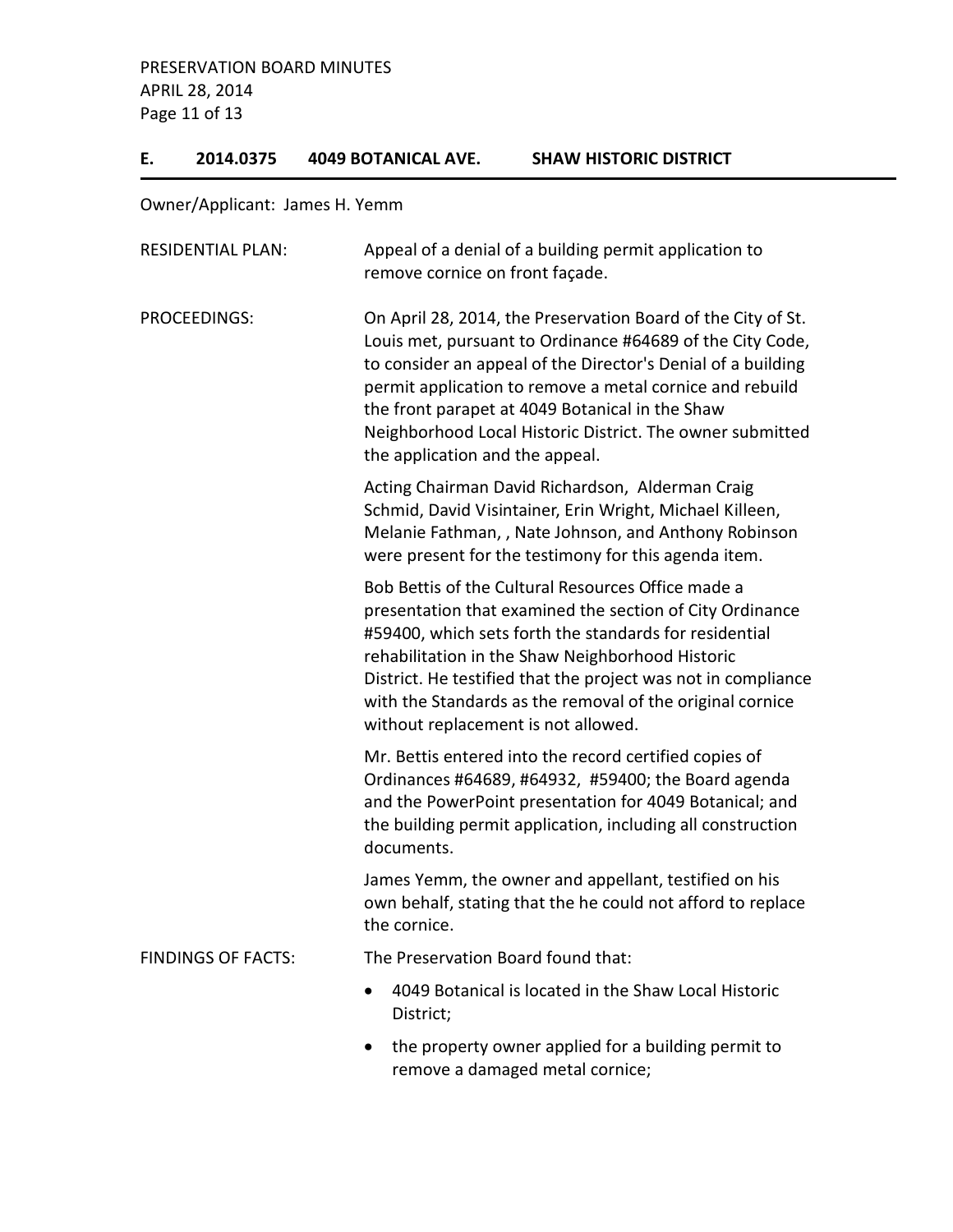PRESERVATION BOARD MINUTES APRIL 28, 2014 Page 12 of 13

| • the proposed porch alterations do not conform to the |
|--------------------------------------------------------|
| Shaw Historic District Standards, would be highly      |
| visible from the street, and would have a negative     |
| effect upon the historic character and appearance of   |
| the building, and                                      |

• the two-family building is one of several investment properties owned by the applicant.

BOARD ACTION: It was the decision of the Preservation Board to uphold the Director's denial of the building permit. Board member Killeen made the motion, which was seconded by Board Member Fathman. The motion passed unanimously.

### **SPECIAL AGENDA ITEMS**

Nominations to the National Register of Historic Places.

### F. **Bellefontaine Cemetery – 4947 W. Florissant Avenue**

| ACTION: | It was the decision of the Preservation Board to direct staff |
|---------|---------------------------------------------------------------|
|         | to prepare a report for the Missouri State Historic           |
|         | Preservation Office that Bellefontaine Cemetery meets the     |
|         | requirements of Criterion C for Landscape Architecture.       |
|         | The motion was made by Board Member Fathman and               |
|         | seconded by Ms. Wright. The motion passed unanimously.        |

### G. **Woodward & Tiernan Printing Co. Bldg. – 1519 Tower Grove**

| ACTION: | It was the decision of the Preservation Board to direct staff |
|---------|---------------------------------------------------------------|
|         | to prepare a report for the Missouri State Historic           |
|         | Preservation Office that the Woodward & Tiernan Printing      |
|         | Company Building meets the requirements of National           |
|         | Register Criteria C, Architecture. The motion was made by     |
|         | Alderman Craig Schmid and seconded by Mr. Robinson.           |
|         | The motion passed unanimously.                                |
|         |                                                               |

### H. **General Electric Supply Corp. Bldg. – 2653 Locust Street**

ACTION: It was the decision of the Preservation Board to direct staff to prepare a report for the Missouri State Historic Preservation Office that the General Electric Supply Corp. Building meets the requirements of National Register Criteria C, Architecture. The motion was made by Board